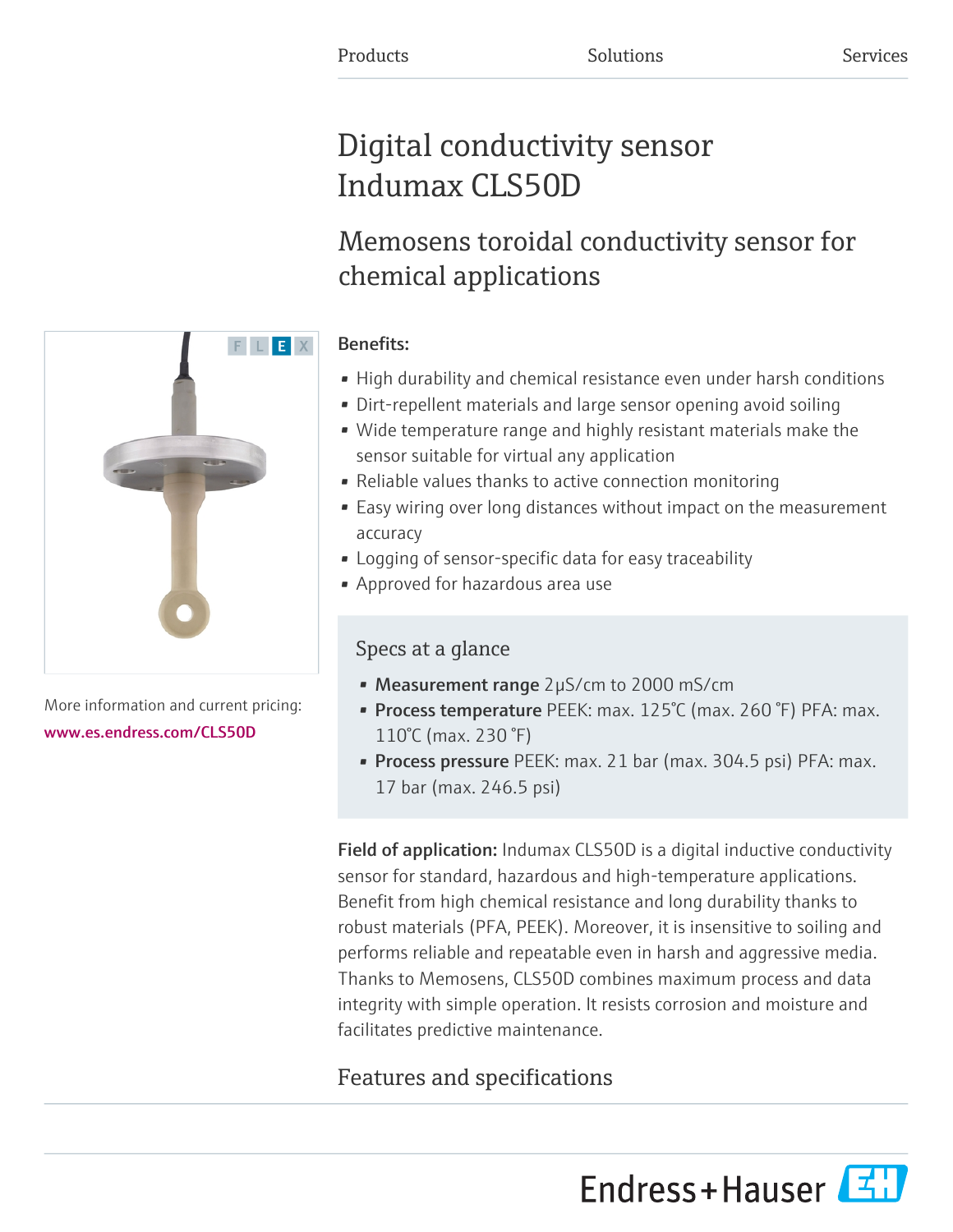#### Conductivity Measuring principle

Inductive

#### Application

Chemical industry, process

#### Characteristic

Analog or digital, inductive conductivity sensor for standard, Ex and high-temperature applications

#### Measurement range

2µS/cm to 2000 mS/cm

#### Measuring principle

Inductive conductivity measurement

#### Design

No direct contact with the media because of the sensor coating made of highly resistant material

#### **Material**

PEEK or PFA

#### Dimension

Electrode: Outside diameter: 47.5 mm (1.87 inch) Inside diameter: 15 mm (0.59 inch) Inside diameter (PEEK version): 15.5 mm (0.61 inch)

#### Process temperature

PEEK: max. 125°C (max. 260 °F) PFA: max. 110°C (max. 230 °F)

#### Process pressure

PEEK: max. 21 bar (max. 304.5 psi) PFA: max. 17 bar (max. 246.5 psi)

#### Temperature sensor

Integrated Pt1000